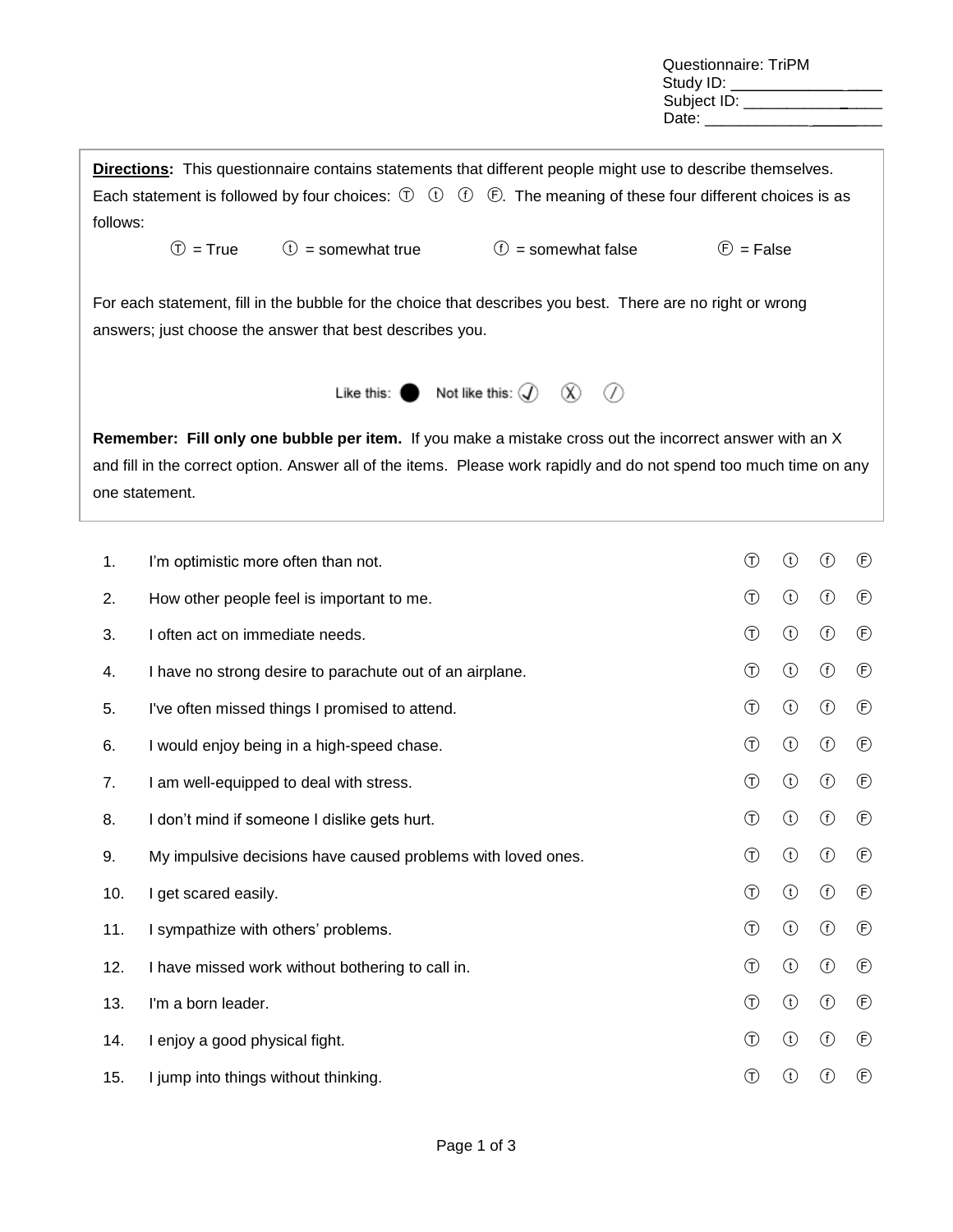| 16. | I have a hard time making things turn out the way I want.                         | $^\circledR$   | $\odot$        | $\bigcirc$ | $^{\circledR}$ |
|-----|-----------------------------------------------------------------------------------|----------------|----------------|------------|----------------|
| 17. | I return insults.                                                                 | $^\circledR$   | $\bigodot$     | $\bigcirc$ | $\circled{f}$  |
| 18. | I've gotten in trouble because I missed too much school.                          | $^\circledR$   | $\bigcirc$     | $\bigcirc$ | $\circled{f}$  |
| 19. | I have a knack for influencing people.                                            | $\bigcirc$     | $\bigodot$     | $\bigcirc$ | $\circled{f}$  |
| 20. | It doesn't bother me to see someone else in pain.                                 | $\bigcirc$     | $\bigcirc$     | $\bigcirc$ | $\circled{f}$  |
| 21. | I have good control over myself.                                                  | $^\circledR$   | $\bigodot$     | $\bigcirc$ | $\circled{f}$  |
| 22. | I function well in new situations, even when unprepared.                          | $^\circledR$   | $\bigcirc$     | $\bigcirc$ | $\circled{f}$  |
| 23. | I enjoy pushing people around sometimes.                                          | $^\circledR$   | $\bigcirc$     | $\bigcirc$ | $\circled{f}$  |
| 24. | I have taken money from someone's purse or wallet without asking.                 | $^\copyright$  | $\bigcirc$     | $\bigcirc$ | $\circled{f}$  |
| 25. | I don't think of myself as talented.                                              | $^\circledR$   | $\bigcirc$     | $\bigcirc$ | $^{\circledR}$ |
| 26. | I taunt people just to stir things up.                                            | $^\circledR$   | $\bigodot$     | $\bigcirc$ | $\circled{f}$  |
| 27. | People often abuse my trust.                                                      | $^{\circledR}$ | $\bigodot$     | $\bigcirc$ | $\circled{f}$  |
| 28. | I'm afraid of far fewer things than most people.                                  | $^{\circledR}$ | $\bigodot$     | $\bigcirc$ | $\circled{f}$  |
| 29. | I don't see any point in worrying if what I do hurts someone else.                | $^{\circledR}$ | $\bigodot$     | $\bigcirc$ | $\circled{f}$  |
| 30. | I keep appointments I make.                                                       | $\circled$     | $\bigodot$     | $\bigcirc$ | $\circled{f}$  |
| 31. | I often get bored quickly and lose interest.                                      | $^{\circledR}$ | $\bigodot$     | $\bigcirc$ | $\circled{f}$  |
| 32. | I can get over things that would traumatize others.                               | $^\circledR$   | $\bigcirc$     | $\bigcirc$ | $\circled{f}$  |
| 33. | I am sensitive to the feelings of others.                                         | $^\circledR$   | $\bigcirc$     | $\bigcirc$ | $^{\circledR}$ |
| 34. | I have conned people to get money from them.                                      | $^\copyright$  | $^{\circledR}$ | $^{\circ}$ | $\circled{f}$  |
| 35. | It worries me to go into an unfamiliar situation without knowing all the details. | $^\copyright$  | $^{\circledR}$ | $^{\circ}$ | $^{\circledR}$ |
| 36. | I don't have much sympathy for people.                                            | $^\circledR$   | $\bigcirc$     | $\bigcirc$ | $\circled{f}$  |
| 37. | I get in trouble for not considering the consequences of my actions.              | $^\circledR$   | $\bigodot$     | $\bigcirc$ | $^{\circledR}$ |
| 38. | I can convince people to do what I want.                                          | $^\circledR$   | $\bigodot$     | $\bigcirc$ | $\circled{f}$  |
| 39. | For me, honesty really is the best policy.                                        | $\circled$     | $\bigodot$     | $\bigcirc$ | $\circled{f}$  |
| 40. | I've injured people to see them in pain.                                          | $\circled$     | $\bigcirc$     | $\bigcirc$ | $\circled{f}$  |
| 41. | I don't like to take the lead in groups.                                          | ⊕              | $\bigodot$     | $\bigcirc$ | $\circled{f}$  |
| 42. | I sometimes insult people on purpose to get a reaction from them.                 | $^\circledR$   | $\bigcirc$     | $\bigcirc$ | $\circled{f}$  |